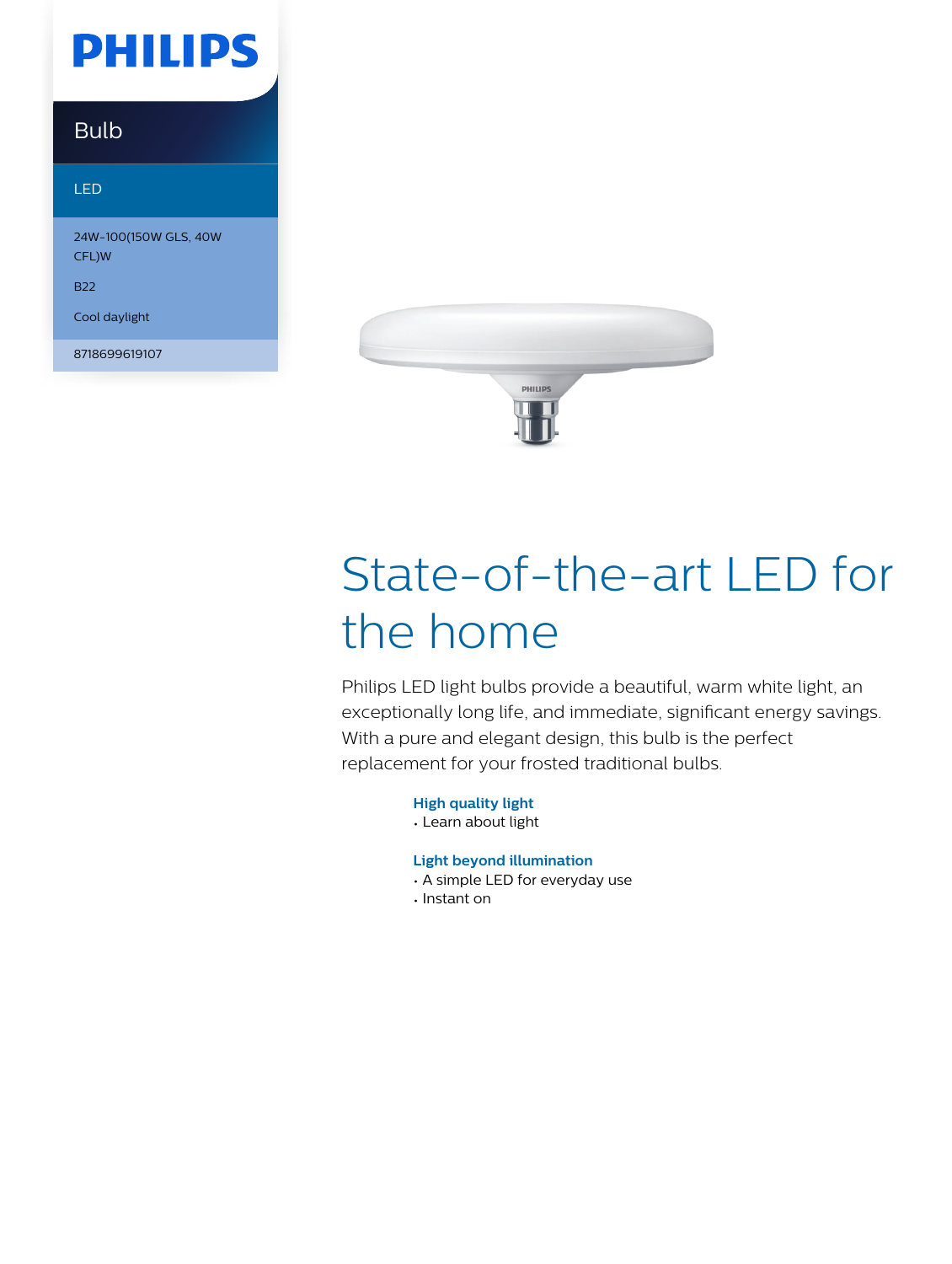### **Highlights**

#### **Learn about light**



Color temperature: light can have different color temperatures, indicated in units called Kelvin (K). Bulbs with a low Kelvin value produce a warm, more tranquil light, while those with a higher Kelvin value produce a cool, more energizing light. CRI: the color rendering index (CRI) is used to describe the effect of a light source on color appearance. Natural sunlight has a CRI of 100. The CRI of Philips LED light bulbs is always higher than 80, which ensures colors are shown as true and natural.

#### **A simple LED for everyday use**



The Philips everyday LED is the perfect bulb for your basic lighting needs. It provides the beautiful light and dependable performance you expect from LED at an affordable price.

## Specifications

#### **Bulb characteristics**

- Dimmable: No
- Intended use: Indoor
- Lamp shape: Other
- Socket: B22
- Technology: LED
- Type of glass: Frosted

#### **Bulb dimensions**

- Height: 8.2 cm
- Weight: 0.235 kg
- Width: 20 cm

#### **Durability**

- Average life (at 2.7 hrs/day): 15 year(s)
- Lumen maintenance factor: 70%
- Nominal lifetime: 15,000 hour(s)
- Number of switch cycles: 50,000

#### **Light characteristics**

- Beam angle: 120 degree(s)
- Color consistency: 6SDCM
- Color rendering index (CRI): 80
- Color temperature: 6500 K
- Light Color Category: Cool Daylight
- Nominal luminous flux: 2250 lumen
- Starting time: 0.45 s
- Warm-up time to 60% light: Instant full light

#### **Miscellaneous**

• EyeComfort: Yes

#### **Other characteristics**

- Lamp current: 210 mA
- Efficacy: 93 lm/W

#### **Instant on**